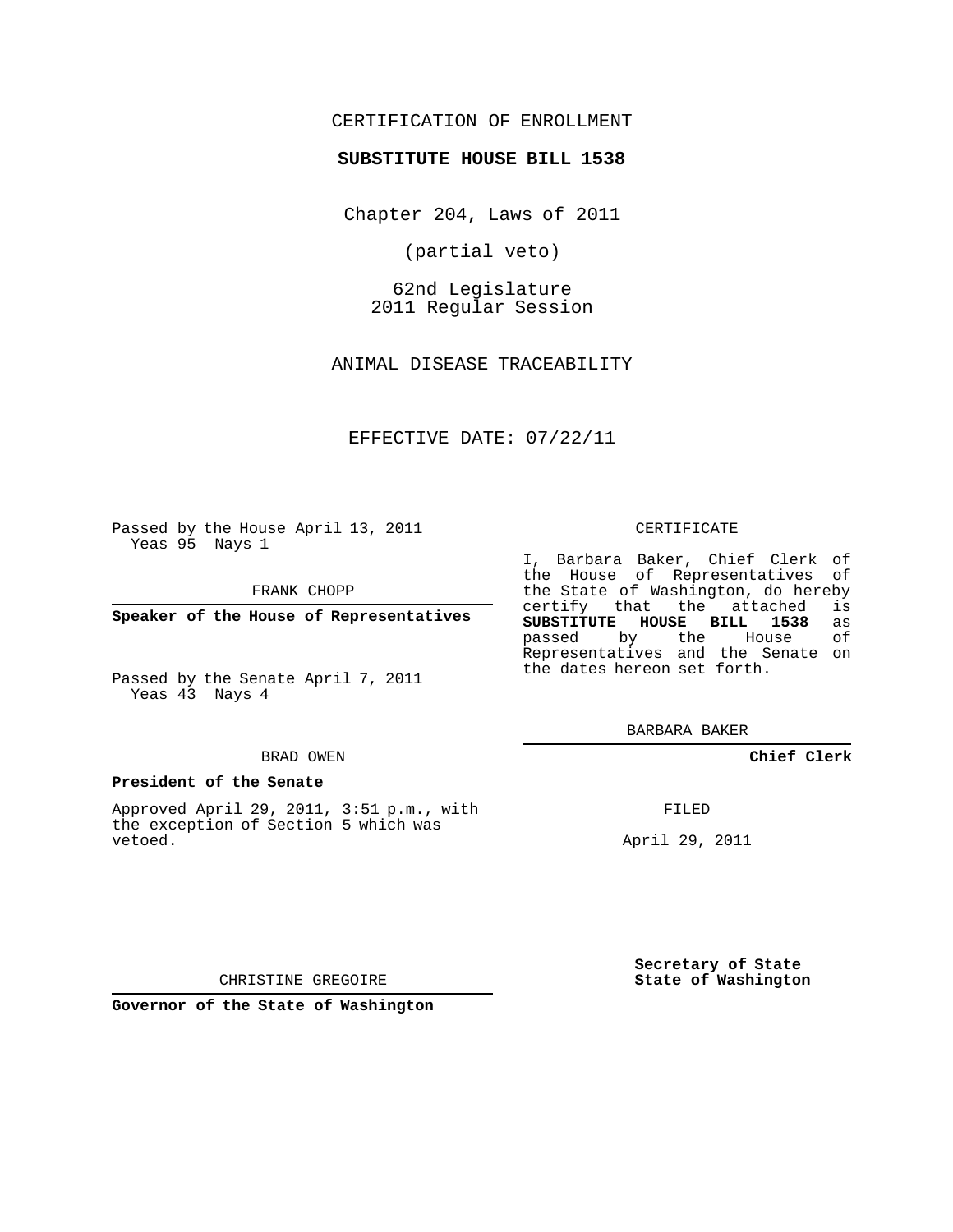# **SUBSTITUTE HOUSE BILL 1538** \_\_\_\_\_\_\_\_\_\_\_\_\_\_\_\_\_\_\_\_\_\_\_\_\_\_\_\_\_\_\_\_\_\_\_\_\_\_\_\_\_\_\_\_\_

\_\_\_\_\_\_\_\_\_\_\_\_\_\_\_\_\_\_\_\_\_\_\_\_\_\_\_\_\_\_\_\_\_\_\_\_\_\_\_\_\_\_\_\_\_

AS AMENDED BY THE SENATE

Passed Legislature - 2011 Regular Session

# **State of Washington 62nd Legislature 2011 Regular Session**

**By** House Agriculture & Natural Resources (originally sponsored by Representatives Buys, Blake, Chandler, Taylor, Orcutt, Hinkle, Haler, Johnson, and Warnick)

READ FIRST TIME 02/17/11.

 AN ACT Relating to animal health inspections; amending RCW 16.36.025, 16.58.100, 43.23.230, 16.36.040, 16.36.050, 16.36.060, 16.36.113, 16.36.140, 16.57.160, and 16.57.360; reenacting and amending RCW 16.36.005; adding new sections to chapter 16.36 RCW; adding a new section to chapter 16.57 RCW; and prescribing penalties.

6 BE IT ENACTED BY THE LEGISLATURE OF THE STATE OF WASHINGTON:

 7 **Sec. 1.** RCW 16.36.025 and 1998 c 8 s 19 are each amended to read 8 as follows:

 9 The director may collect moneys to recover the reasonable costs of 10 purchasing, printing, and distributing ((eertificates)) official 11 individual identification devices or methods, regulatory forms, and 12 other supplies ((to-veterinarians)). All funds received under this 13 section must be deposited in the animal disease traceability account in 14 the agricultural local fund created in RCW 43.23.230 to cover the costs 15 associated with this chapter.

16 NEW SECTION. **Sec. 2.** A new section is added to chapter 16.36 RCW 17 to read as follows:

18 (1) The director shall adopt by rule a fee per head on cattle sold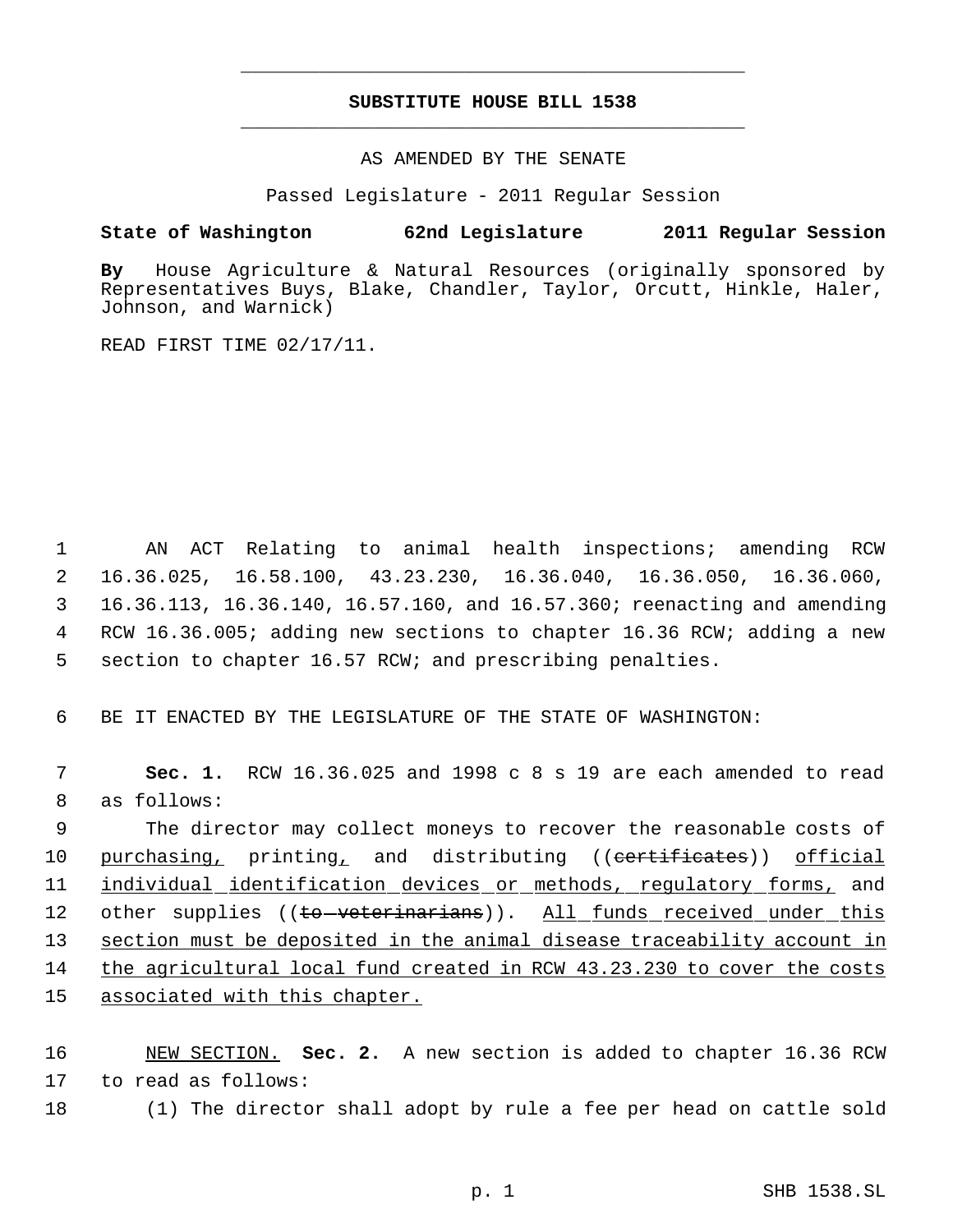or slaughtered in the state or transported out of the state to administer animal disease traceability activities for cattle. The fee must be paid by:

(a) Sellers of cattle sold in the state, without exception;

 (b) Owners of cattle that are transported out of Washington, unless an exception is provided by rule; and

(c) Owners of cattle slaughtered in the state.

 (2) The fee adopted by the department may not exceed forty cents per head of cattle.

 (3)(a) Except where the seller presents proof that the fee has been paid by a meat processor under (c) of this subsection, the fee required in this section must be paid by the owner of cattle receiving a livestock inspection issued by the department under chapter 16.57 RCW in the same manner as livestock inspection fees are collected under RCW 16.57.220.

 (b) The fee required in this section must be paid from the owner of cattle not receiving a livestock inspection issued by the department under chapter 16.57 RCW by the fifteenth day of the month following the month the sale or transportation out of state occurred, or at a different time as designated by rule.

 (c) When cattle are slaughtered, the fee required by this section must be collected from the seller of the cattle by the meat processor. The meat processor must transmit the fee to the department by the fifteenth day of the month following the month the transaction occurred, or at a different time as designated by rule. When cattle owned by a meat processor are slaughtered, the fee must be paid by the meat processor.

 (4) All fees received by the department under this section must be deposited in the animal disease traceability account in the agricultural local fund created in RCW 43.23.230 to carry out animal disease traceability activities for cattle and to compensate the livestock identification program for data and fee collection.

 (5) Any person failing to pay the fee established in this section has committed a class 1 civil infraction punishable as provided in RCW 7.80.120. Each violation is a separate and distinct offense.

 NEW SECTION. **Sec. 3.** A new section is added to chapter 16.36 RCW to read as follows: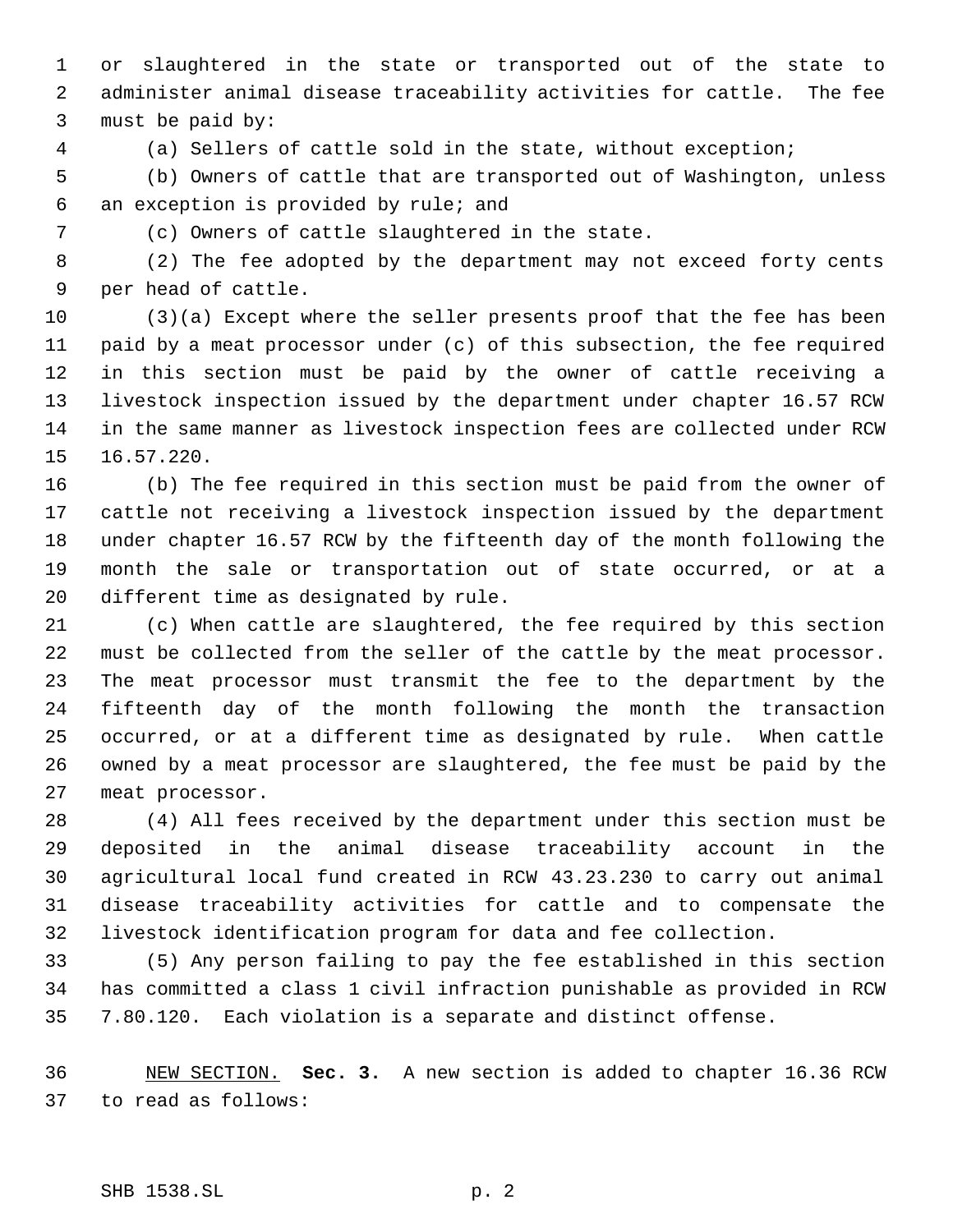By December 1st of each year, the department shall submit an activity report and financial statement on the implementation of the animal disease traceability activities to the animal disease traceability advisory committee created in section 5 of this act.

 **Sec. 4.** RCW 16.58.100 and 2003 c 326 s 54 are each amended to read as follows:

7 (1) The director shall conduct audits of the cattle received, fed, handled, and shipped by the licensee at each certified feed lot. These audits shall be for the purpose of determining if the cattle correlate with the inspection certificates issued in their behalf and that the certificate of assurance furnished the director by the licensee correlates with his or her assurance that inspected cattle were not commingled with uninspected cattle.

 (2) The department shall conduct an audit to determine compliance 15 with section 2 of this act at the time of conducting audits under subsection (1) of this section.

 *\*NEW SECTION. Sec. 5. A new section is added to chapter 16.36 RCW to read as follows:*

 *(1) The director shall establish an animal disease traceability advisory committee that will serve in an advisory capacity to the director and must meet at least twice a year.*

 *(2) The animal disease traceability advisory committee is composed of eight members appointed by the director. Two members must represent cow-calf producers, and one member must represent each of the following groups: Cattle feeders, dairy farmers, public livestock markets, meat processors, and a statewide agricultural association. The director or the director's designee must also serve on the animal disease traceability advisory committee. In making appointments, the director shall solicit nominations from organizations representing these groups statewide. The animal disease traceability advisory committee shall elect a member to serve as chair of the animal disease traceability advisory committee.*

 *(3) Membership of the animal disease traceability advisory committee may be expanded by a unanimous vote of its members.*

*(4) The animal disease traceability advisory committee must work*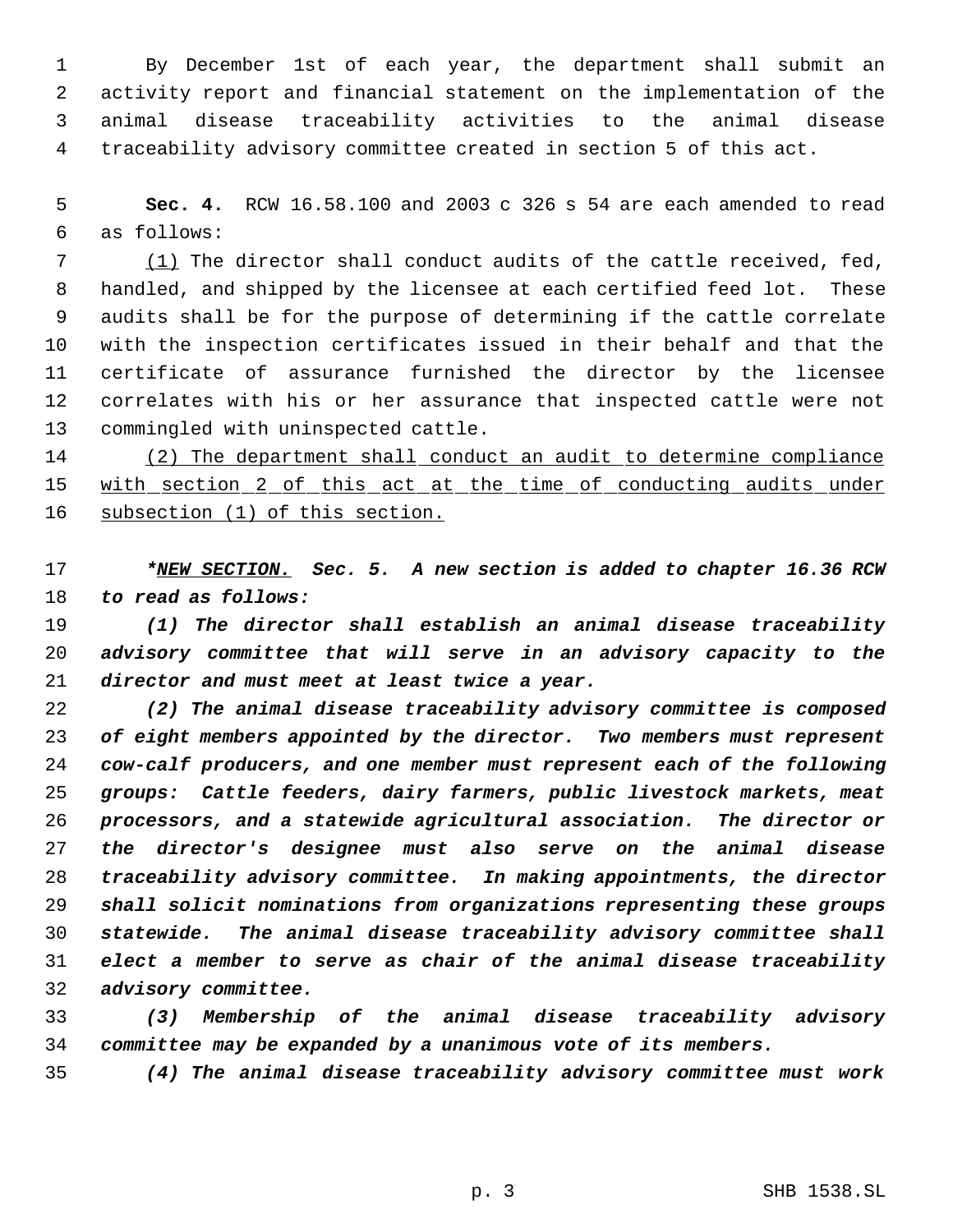*with the director to develop a plan to implement as quickly as practicable the electronic transfer of traceability data.*

 *(5) Animal disease traceability advisory committee members must also work with the director to:*

 *(a) Communicate effectively to their respective industry associations as to the progress of the animal disease traceability activities and to encourage the state's cattle industry to participate in the animal disease traceability program;*

 *(b) Utilize new technology within the department and industry that enhances the animal disease traceability program within existing funding;*

 *(c) Study national industry trends in traceability of animal movements and related animal health issues; and*

 *(d) Discuss other matters as mutually agreed upon by the director and the animal disease traceability advisory committee for the benefit of the animal disease traceability program.*

 *(6) Animal disease traceability advisory committee members serve three-year terms. However, the director shall by rule provide shorter initial terms for some of the members of the animal disease traceability advisory committee to stagger the expiration of the initial terms. The members serve without compensation. \*Sec. 5 was vetoed. See message at end of chapter.*

 **Sec. 6.** RCW 16.36.005 and 2010 c 66 s 1 are each reenacted and amended to read as follows:

 The definitions in this section apply throughout this chapter unless the context clearly requires otherwise.

 (1) "Animal" means all members of the animal kingdom except humans, fish, and insects. However, "animal" does not mean noncaptive wildlife as defined in RCW 77.08.010, except as used in RCW 16.36.050(1) and 16.36.080 (1), (2), (3), and (5).

 (2) "Animal reproductive product" means sperm, ova, fertilized ova, and embryos from animals.

 (3) "Certificate of veterinary inspection" means a legible veterinary health inspection certificate on an official electronic or paper form from the state of origin or from the animal and plant health inspection service (APHIS) of the United States department of agriculture, executed by a licensed and accredited veterinarian or a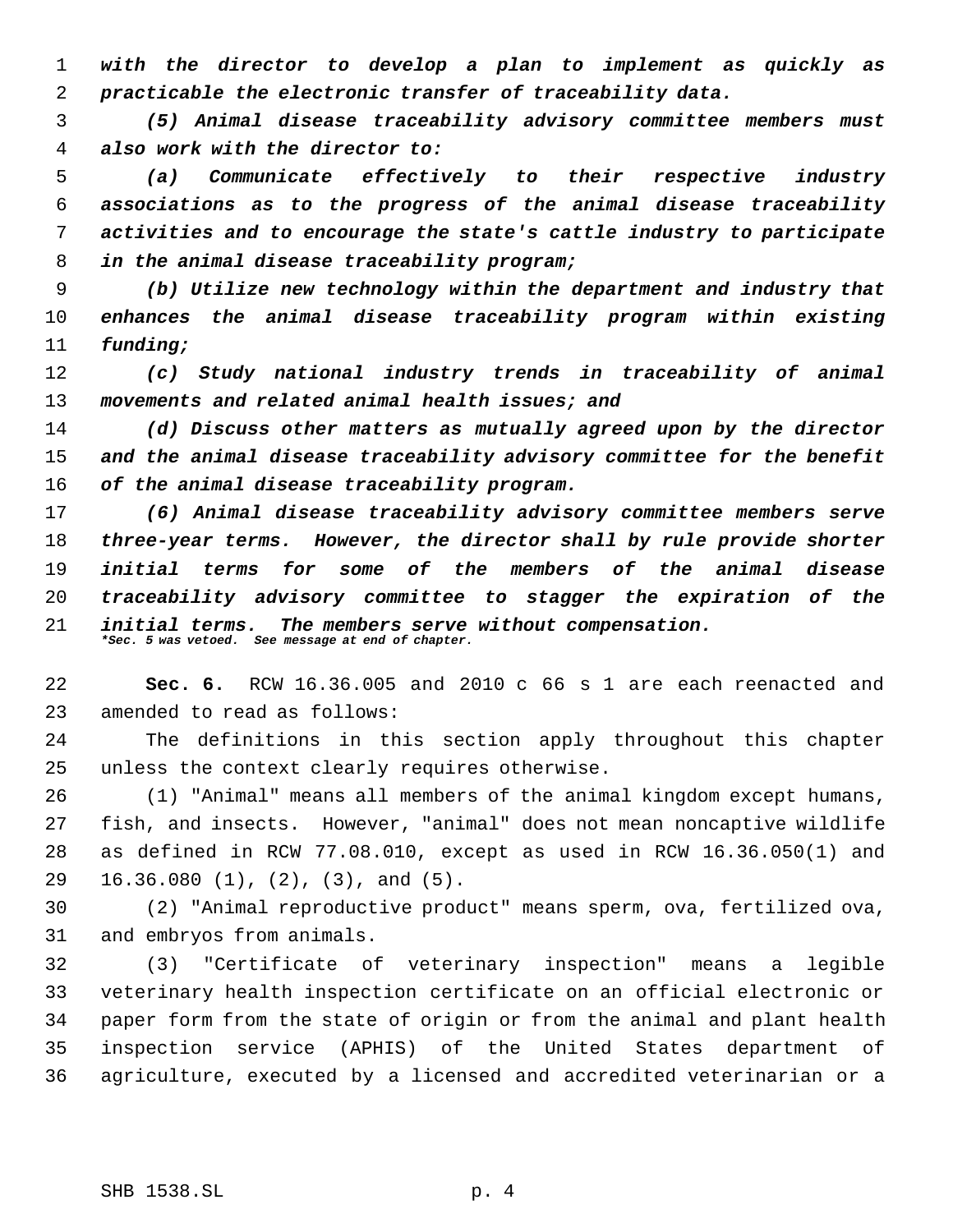veterinarian approved by the animal and plant health inspection service. "Certificate of veterinary inspection" is also known as an "official health certificate."

 (4) "Communicable disease" means a disease due to a specific infectious agent or its toxic products transmitted from an infected person, animal, or inanimate reservoir to a susceptible host, either directly or indirectly through an intermediate plant or animal host, vector, or the environment.

 (5) "Contagious disease" means a communicable disease that is capable of being easily transmitted from one animal to another animal or a human.

 (6) "Department" means the department of agriculture of the state of Washington.

 (7) "Deputized state veterinarian" means a Washington state licensed and accredited veterinarian appointed and compensated by the director according to state law and department policies.

 (8) "Director" means the director of the department or his or her authorized representative.

 (9) "Farm-raised fish" means fish raised by aquaculture as defined in RCW 15.85.020. Farm-raised fish are considered to be a part of animal agriculture; however, disease inspection, prevention, and control programs and related activities for farm-raised fish are administered by the department of fish and wildlife under chapter 77.115 RCW.

 (10) "Garbage" means the solid animal and vegetable waste and offal together with the natural moisture content resulting from the handling, preparation, or consumption of foods in houses, restaurants, hotels, kitchens, markets, meat shops, packing houses and similar establishments or any other food waste containing meat or meat products.

 (11) "Herd or flock plan" means a written management agreement between the owner of a herd or flock and the state veterinarian, with possible input from a private accredited veterinarian designated by the owner and the area veterinarian-in-charge of the United States department of agriculture, animal and plant health inspection service, veterinary services in which each participant agrees to undertake actions specified in the herd or flock plan to control the spread of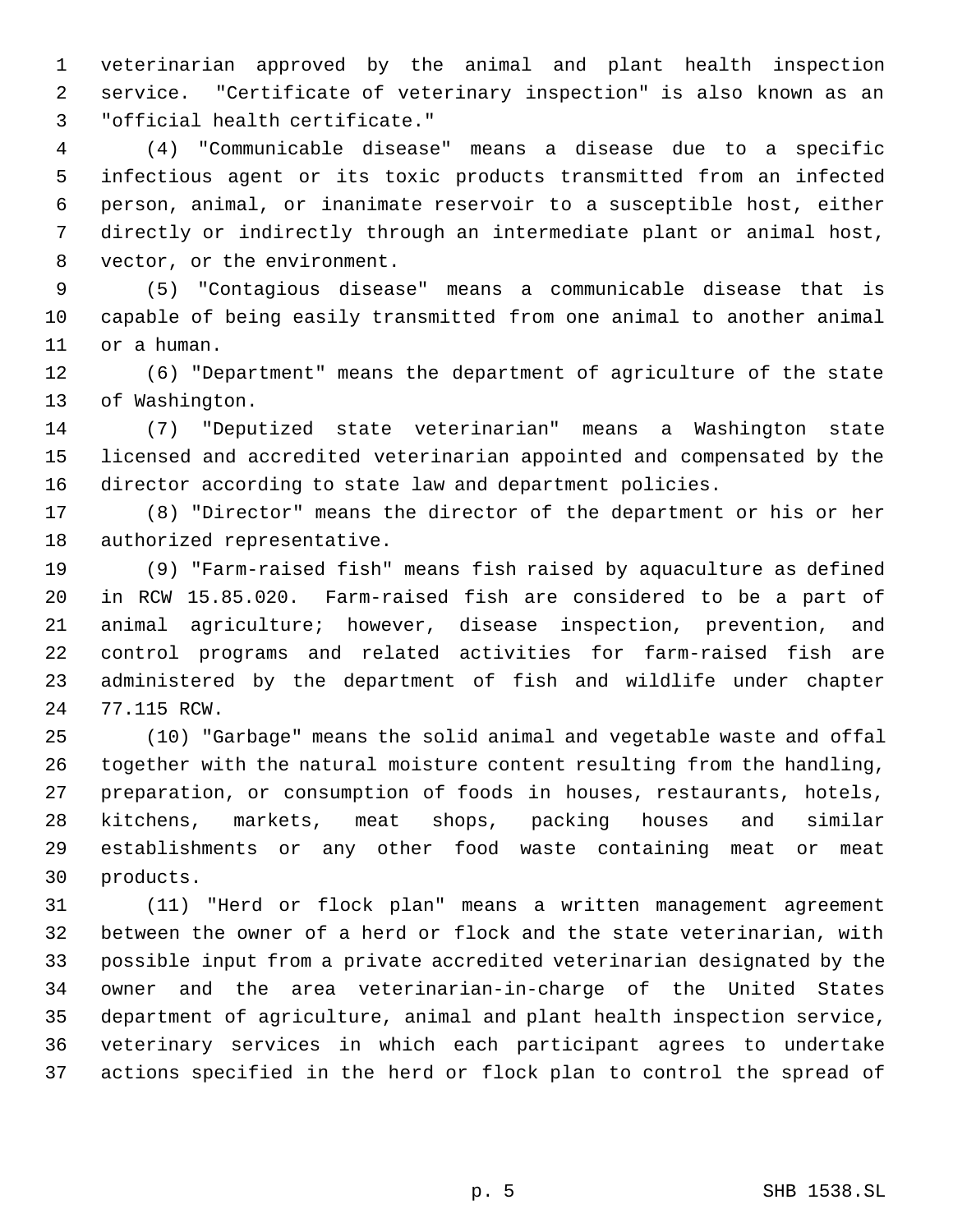infectious, contagious, or communicable disease within and from an infected herd or flock and to work toward eradicating the disease in the infected herd or flock.

 (12) "Hold order" means an order by the director to the owner or agent of the owner of animals or animal reproductive products which restricts the animals or products to a designated holding location pending an investigation by the director of the disease, disease exposure, well-being, movement, or import status of the animals or animal reproductive products.

 (13) "Infectious agent" means an organism including viruses, rickettsia, bacteria, fungi, protozoa, helminthes, or prions that is capable of producing infection or infectious disease.

 (14) "Infectious disease" means a clinical disease of humans or animals resulting from an infection with an infectious agent that may or may not be communicable or contagious.

 (15) "Livestock" means horses, mules, donkeys, cattle, bison, sheep, goats, swine, rabbits, llamas, alpacas, ratites, poultry, waterfowl, game birds, and other species so designated by statute. "Livestock" does not mean free ranging wildlife as defined in Title 77 RCW.

(16) "Person" means a person, persons, firm, or corporation.

 (17) "Quarantine" means the placing and restraining of any animal or its reproductive products by the owner or agent of the owner within a certain described and designated enclosure or area within this state, or the restraining of any animal or its reproductive products from entering this state, as may be directed in an order by the director.

 (18) "Reportable disease" means a disease designated by rule by the director as reportable to the department by veterinarians and others made responsible to report by statute.

 (19) "Veterinary biologic" means any virus, serum, toxin, and analogous product of natural or synthetic origin, or product prepared from any type of genetic engineering, such as diagnostics, antitoxins, vaccines, live microorganisms, killed microorganisms, and the antigenic or immunizing components intended for use in the diagnosis, treatment, or prevention of diseases in animals.

 (20) "Meat processors" means a person licensed to operate a 37 slaughtering establishment under chapter 16.49 RCW or the federal meat inspection act (21 U.S.C. Sec. 601 et seq.).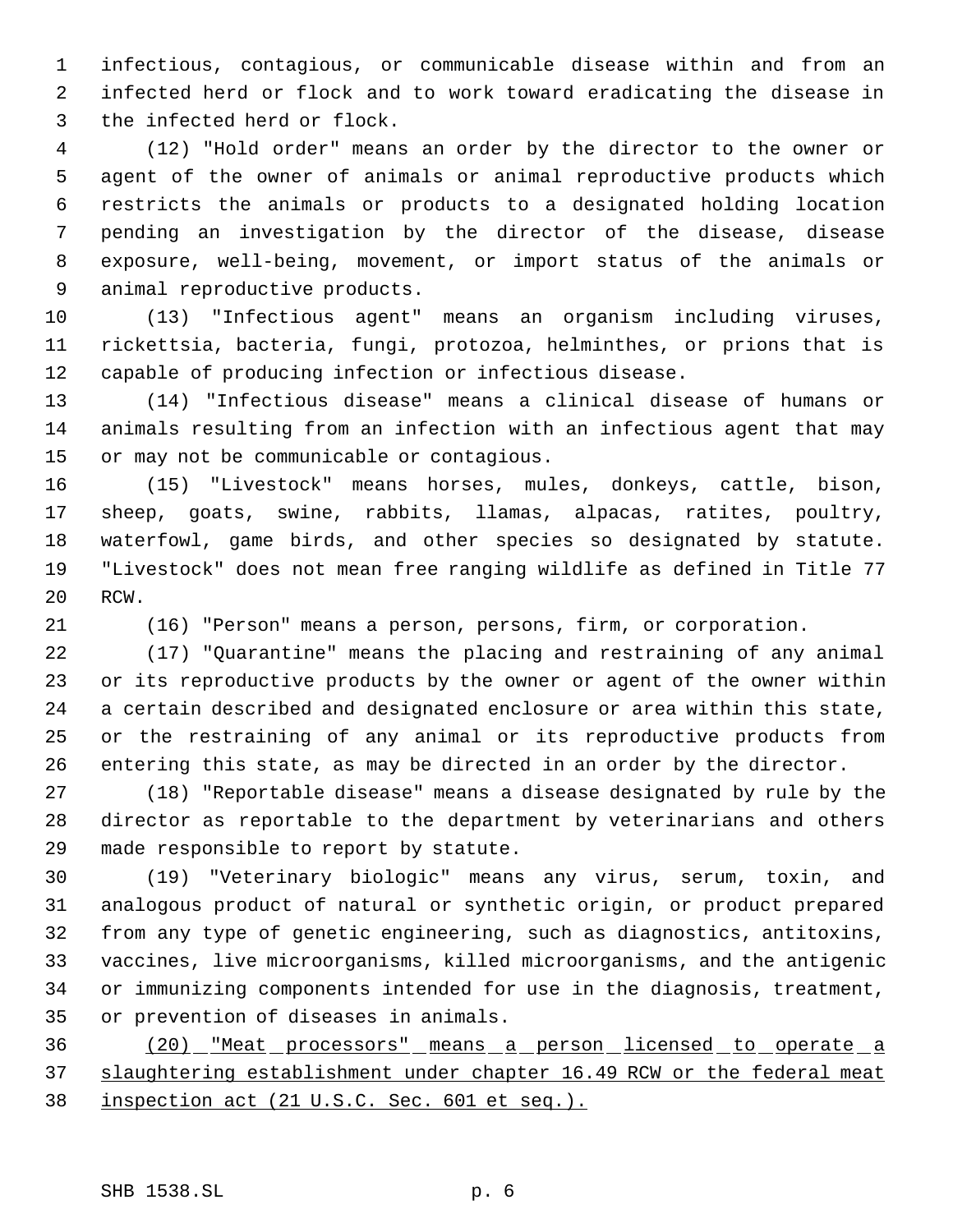(21) "Sold" means sale, trade, gift, barter, or any other action 2 that constitutes a change of ownership.

 **Sec. 7.** RCW 43.23.230 and 1988 c 254 s 1 are each amended to read as follows:

 (1) The agricultural local fund is hereby established in the custody of the state treasurer. The fund shall consist of such money as is directed by law for deposit in the fund, and such other money not subject to appropriation that the department authorizes to be deposited in the fund. Any money deposited in the fund, the use of which has been restricted by law, may only be expended in accordance with those restrictions. The department may make disbursements from the fund. The fund is not subject to legislative appropriation.

 (2) There is created within the agricultural local fund the animal 14 disease traceability account which must be used to account for the costs associated with the implementation of chapter 16.36 RCW.

 **Sec. 8.** RCW 16.36.040 and 1998 c 8 s 4 are each amended to read as follows:

 (1) The director may adopt and enforce rules necessary to carry out the purpose and provisions of this chapter, and including:

 (a) Preventing the introduction or spreading of infectious, contagious, communicable, or dangerous diseases affecting animals in this state;

 (b) Governing the inspection and testing of all animals within or 24 about to be imported into this state;  $((and))$ 

25 (c) Designating any disease as a reportable disease; and

26 (d) Designating when a certificate of veterinary inspection, import 27 health papers, permits, or other transportation documents required by law or rule must designate a destination with a physical address for animals entering Washington and when those animals must be delivered or transported directly to the physical address of that destination.

 (2) Rules to prevent the introduction or spread of infectious, contagious, communicable, or dangerous diseases affecting animals in this state may differ from federal regulations by being more restrictive.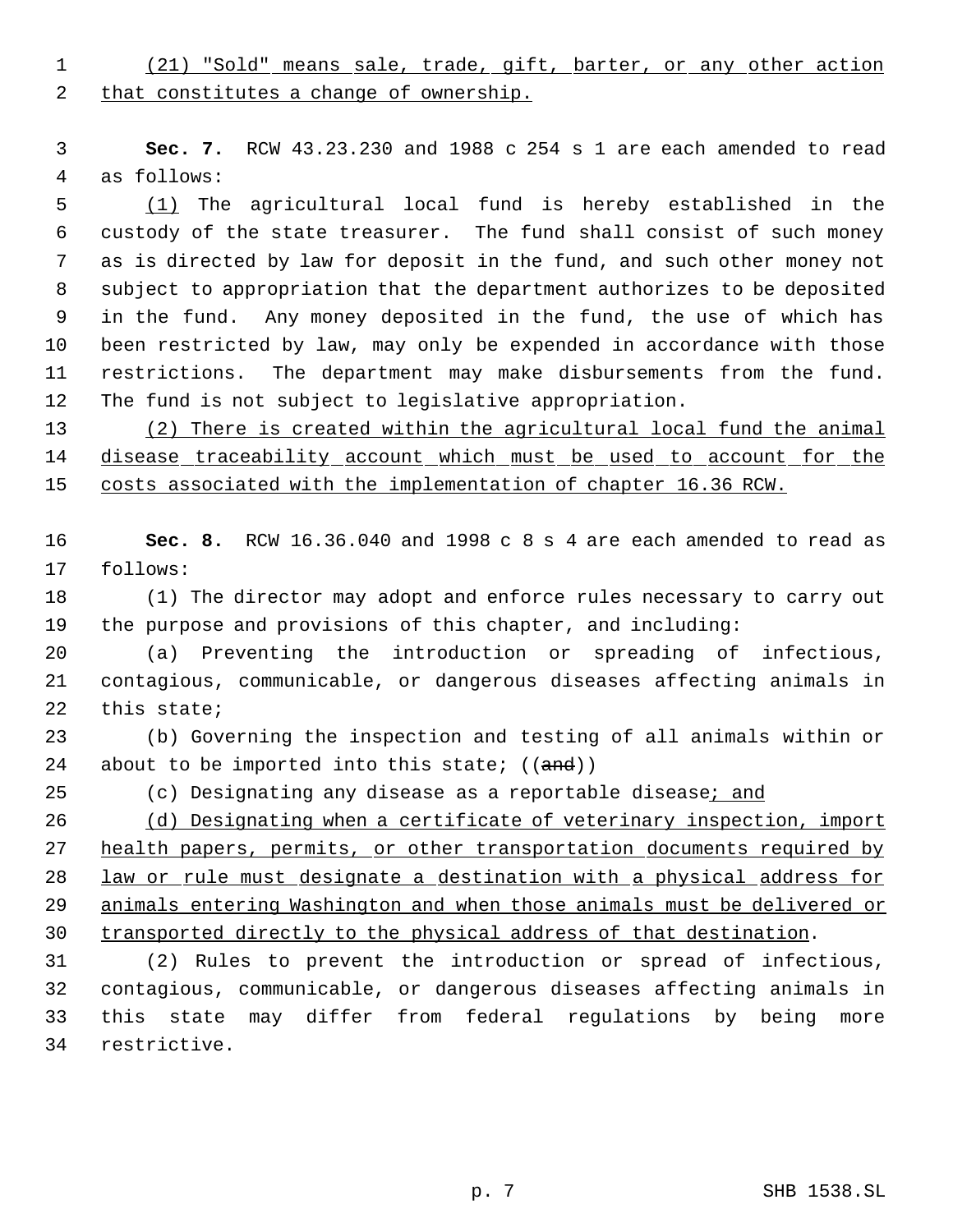**Sec. 9.** RCW 16.36.050 and 2010 c 66 s 2 are each amended to read as follows:

 (1) It is unlawful for a person to bring an animal into Washington state without first securing a certificate of veterinary inspection, reviewed by the state veterinarian of the state of origin, verifying that the animal meets the Washington state animal health requirements. This subsection does not apply to:

8 (a) ((Livestock, which are governed by)) Those animals that qualify 9 for an exemption in RCW 16.36.140; or

(b) Other animals exempted by the director by rule.

 (2) For animals imported into Washington it is unlawful for a person to transport or deliver an animal to any physical address other 13 than the physical address of the destination designated by a certificate of veterinary inspection, import health papers, permits, or 15 other transportation documents required by law or rule. The director 16 may exempt animals from this requirement by rule.

 (3) It is unlawful for a person to intentionally falsely make, complete, alter, use, or sign a certificate of veterinary inspection or official animal health document of the department.

20  $((\langle 3 \rangle)(4)$  It is unlawful for a person to intentionally falsely apply, alter, or remove an official animal health or official animal identification tag, permanent mark, or other device.

 $((4+))$  (5) It is unlawful for a person to willfully hinder, obstruct, or resist the director, or any peace officer or deputized state veterinarian acting under him or her, when engaged in the performance of their duties.

27 ( $(\overline{\{5\}})$ ) (6) It is unlawful for a person to willfully fail to comply with or to violate any rule or order adopted by the director under this chapter.

 **Sec. 10.** RCW 16.36.060 and 2010 c 66 s 4 are each amended to read as follows:

 (1) The director has the authority to enter a property at any reasonable time to:

 (a) Conduct tests, examinations, or inspections to take samples, and to examine and copy records when there is reasonable cause to investigate whether animals on the property or that have been on the property are infected with or have been exposed to disease; and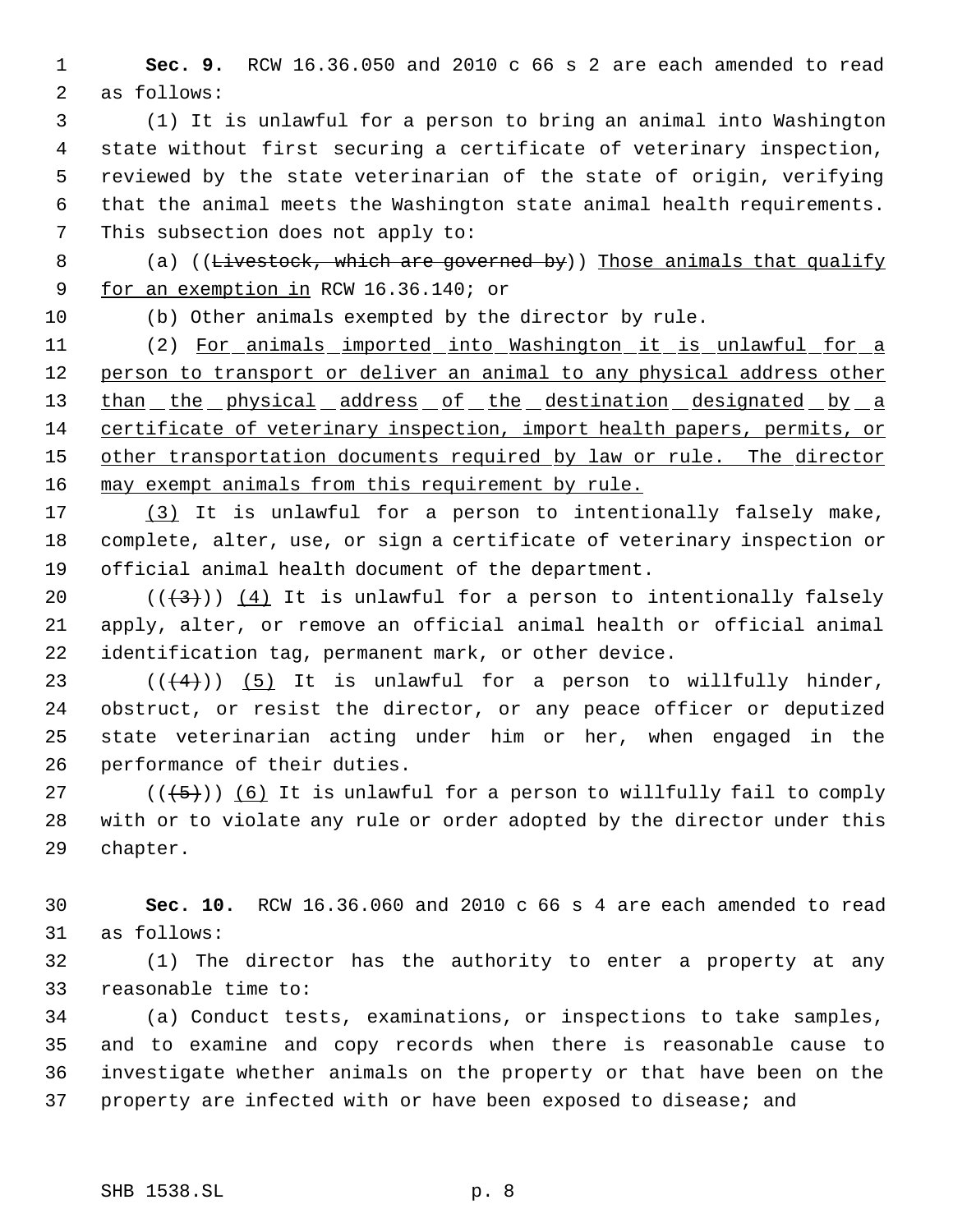(b) Determine, when there is reasonable cause to investigate, 2 whether (( $\frac{1}{1}$ vestock)) animals on the property have been imported into Washington state in violation of requirements of this chapter, and to conduct tests, examinations, and inspections, take samples, and examine and copy records during such investigations.

 (2) It is unlawful for any person to interfere with investigations, tests, inspections, or examinations, or to alter any segregation or identification systems made in connection with tests, inspections, or examinations conducted pursuant to subsection (1) of this section.

 (3) If the director is denied access to a property or animals for purposes of this chapter, or a person fails to comply with an order of the director, the director may apply to a court of competent jurisdiction for a search warrant. To show that access is denied, the director shall file with the court an affidavit or declaration containing a description of all attempts to notify and locate the owner or owner's agent and secure consent. The court may issue a search warrant authorizing access to any animal or property at reasonable times to conduct investigations, tests, inspections, or examinations of any animal or property, or to take samples, and examine and copy records, and may authorize seizure or destruction of property.

 **Sec. 11.** RCW 16.36.113 and 2007 c 71 s 4 are each amended to read as follows:

 (1) Any person in violation of this chapter or its rules may be subject to a civil penalty in an amount of not more than one thousand dollars for each violation. Each violation is a separate and distinct offense. Every person who, through an act of commission or omission, procures, aids, or abets in the violation is in violation of this chapter or its rules and may be subject to the civil penalty provided in this section. Moneys collected under this section must be deposited in the state general fund.

 (2) The department may charge a time and mileage fee for the cost 32 of an investigation including inspecting animals and related records during an investigation of a proven violation of this chapter. The fee may be up to eighty-five dollars per hour and the current mileage rate 35 set by the office of financial management. The director may increase 36 the hourly fee by rule as necessary to cover costs of investigations.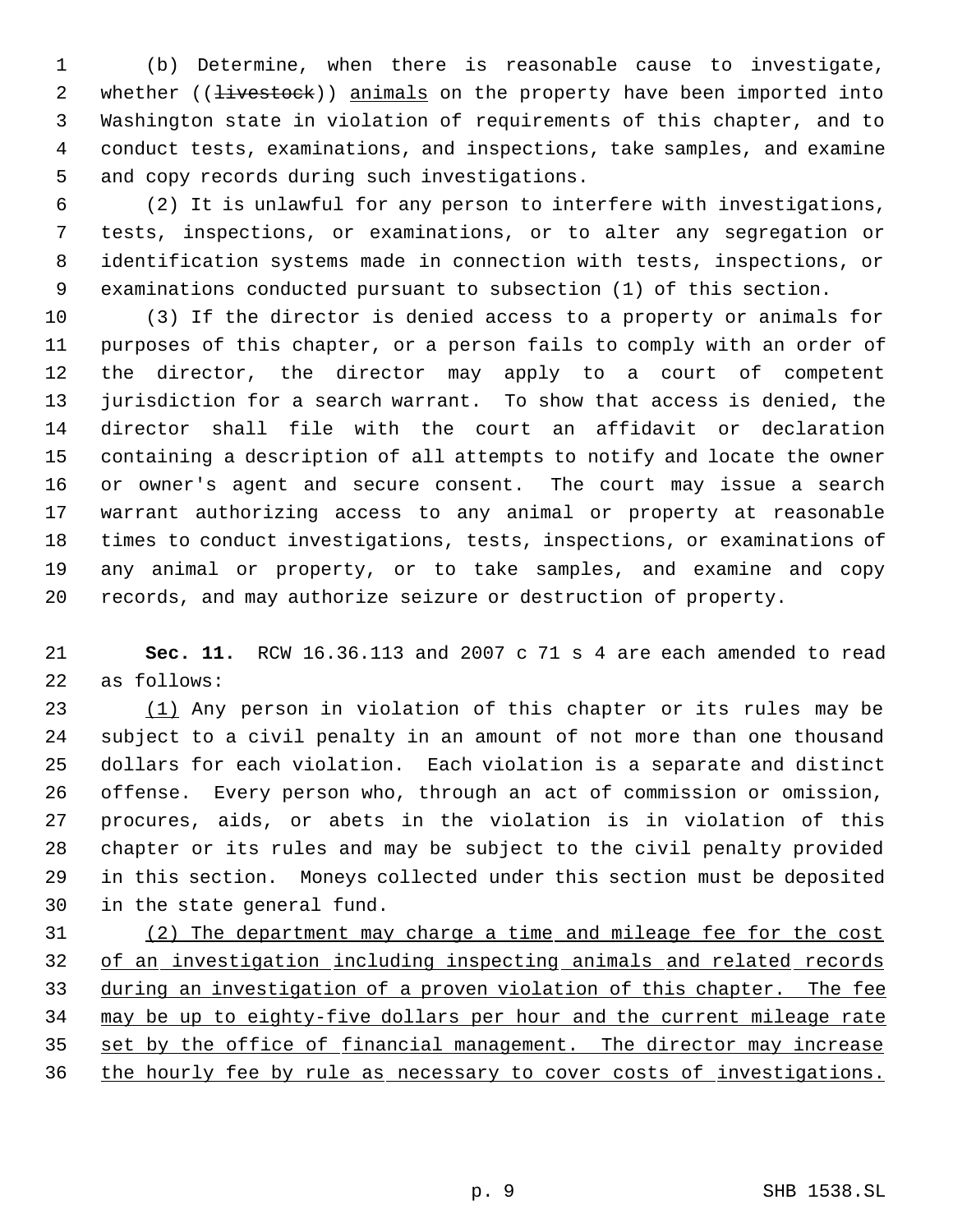1 All fees collected pursuant to this subsection shall be deposited in an 2 account in the agricultural local fund and used to carry out the

purposes of this chapter.

 **Sec. 12.** RCW 16.36.140 and 2010 c 66 s 3 are each amended to read as follows:

6 (1) It is unlawful for a person to bring  $($  ( $\frac{1}{1}$  ivestock)) an animal into Washington state without first securing a certificate of veterinary inspection, reviewed by the state veterinarian of the state 9 of origin, verifying that the ((<del>livestock</del>)) animal meets Washington state animal health requirements. This subsection does not apply to 11 ((<del>livestock</del>)) animals that:

(a) Have been exempted by the director by rule; or

 (b) Will be delivered within twelve hours after entry into Washington state to:

(i) An approved, inspected feed lot for slaughter;

(ii) A federally inspected slaughter plant; or

 (iii) A licensed public livestock market for sale and subsequent delivery within twelve hours to:

(A) An approved, inspected feed lot for slaughter; or

(B) A federally inspected slaughter plant.

21 (2) The director may monitor ((<del>livestock</del>)) animals entering Washington state. Persons importing, transporting, receiving, feeding, 23 or housing imported ((<del>livestock</del>)) animals shall:

 (a) Comply with the requirement and any exemptions specified in subsection (1) of this section; and

26 (b) Make the ((<del>livestock</del>)) animal and related records available for inspection by the director.

 $(3)$   $($  The  $-\text{department} - \text{may} - \text{charge} - \text{a} - \text{time} - \text{and} - \text{mileage} - \text{fee} - \text{fore}$  inspecting livestock and related records during an investigation of a proven violation of this section. The fee is eighty-five dollars per 31 hour-and-the-current-mileage-rate-set-by-the-office-of-financial 32 management. The -director-may-increase-the-hourly-fee-by-rule-as 33 necessary-to-cover-costs-of-investigations. All-fees-collected pursuant to this subsection shall be deposited in an account in the 35 agricultural-local-fund-and-used-to-carry-out-the-purposes-of-this chapter.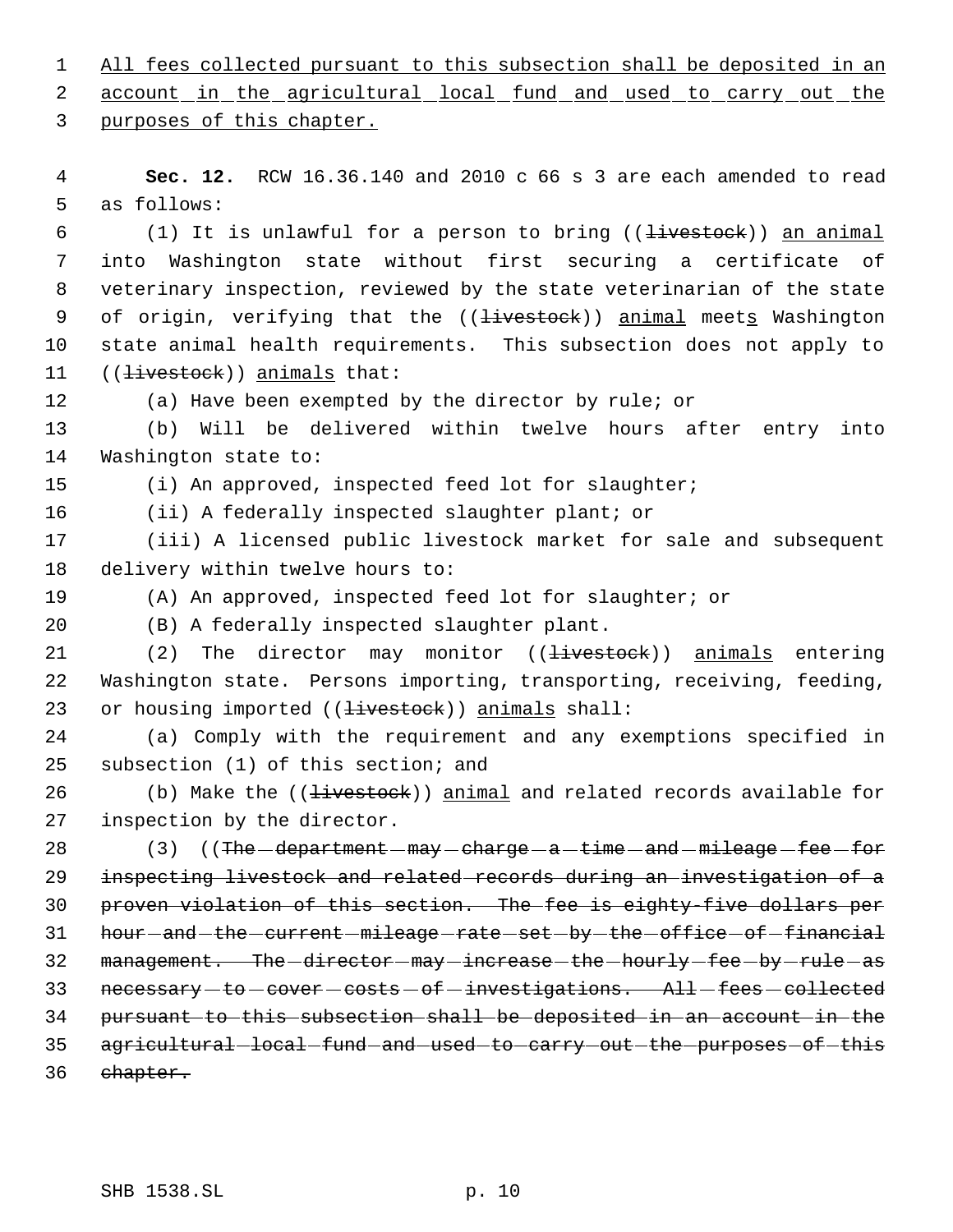$(4)$ )) The director may adopt and enforce rules necessary to carry out the purpose and provisions of this section.

 **Sec. 13.** RCW 16.57.160 and 2010 c 66 s 6 are each amended to read as follows:

(1) The director may adopt rules:

 (a) Designating any point for mandatory inspection of cattle or horses or the furnishing of proof that cattle or horses passing or being transported through the point have been inspected or identified 9 and are lawfully being transported;

 (b) Providing for issuance of individual horse and cattle identification certificates or other means of horse and cattle 12 identification; ((and))

 (c) Designating the documents that constitute other satisfactory proof of ownership for cattle and horses. A bill of sale may not be 15 designated as documenting satisfactory proof of ownership for cattle<sub>i</sub> and

17 (d) Designating when inspection certificates, certificates of 18 permit, or other transportation documents required by law or rule must 19 designate a physical address of a destination. Cattle and horses must be delivered or transported directly to the physical address of that destination.

 (2) A self-inspection certificate may be accepted as satisfactory proof of ownership for cattle if the director determines that the self- inspection certificate, together with other available documentation, sufficiently establishes ownership. Self-inspection certificates completed after June 10, 2010, are not satisfactory proof of ownership for cattle.

 NEW SECTION. **Sec. 14.** A new section is added to chapter 16.57 RCW to read as follows:

 It is unlawful for a person to transport or deliver cattle or horses to any destination other than the physical address of the destination designated on an inspection certificate, certificate of permit, or other transportation document when required by law or rule. The director may exempt cattle and horses from this requirement by rule.